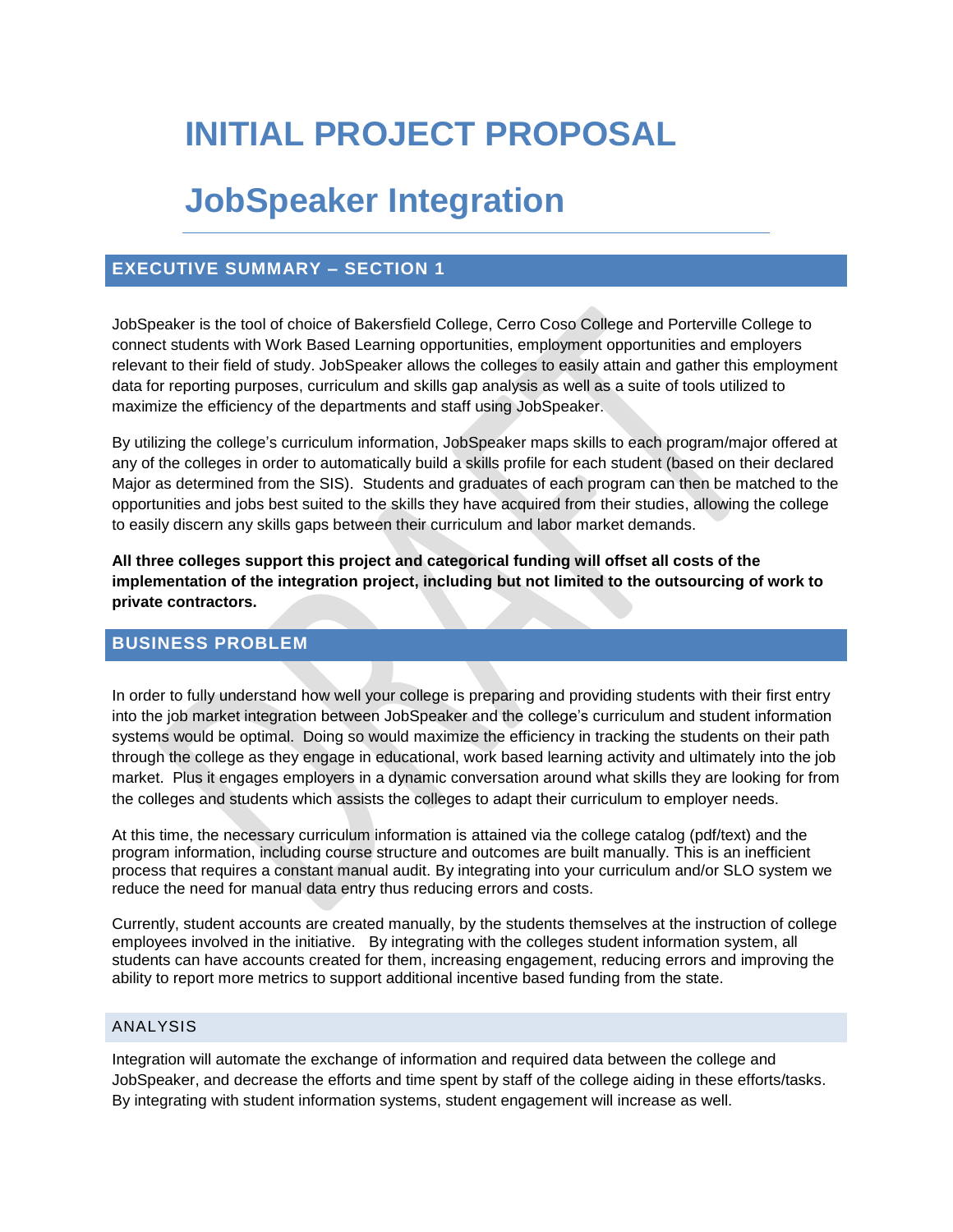Without integration, the process will continue to be manual and the colleges will not be able to receive their full requests of import of curriculum data in a timely manner, with integration it would be instantaneous. Furthermore, the staff and faculty will continue to have to instruct and encourage students to create their accounts manually

- Reducing hurdles for students as they come on campus
- Increasing the ability to engage with student while on campus and as alumni
- Increasing ability to track/report on student success in education attainment
- Increasing ability to track student outcomes as they engage in the job market through work based learning, jobs and career progression

What timeframe are you hoping to get the solution\problem resolved within?

Q1 2019

## **SOLUTION**

For the Colleges to work with JobSpeaker to implement:

- Integration into SIS Banner, Colleague, etc. via Ethos or other means
- Integration or on-going updates available from Curriculum and SLO system(s) e.g. Curricunet, eLumen
- Providing Single Sign-On (SSO) for students on a campus
- On-going data updates via SIS and Curriculum/SLO

## OBJECTIVES

Provide the scope of the proposed solution

*Note: Please be as thorough as possible in what you want implemented (for example, if there are multiple modules in a software/hardware solution, which of those are you hoping to implement?) The scope that is defined in this section will help determine the resource needed for the project and shouldn't be changed once the project is in the queue.*

*The scope of the work is to ensure students have access to JobSpeaker as seamlessly as possible to allow the college to work with each student within the platform without undue manual entry required. To reduce load on faculty, college admin staff and counselors in working/engaging with and distributing information to students, in collecting data about students achievements and their interaction with the job market.*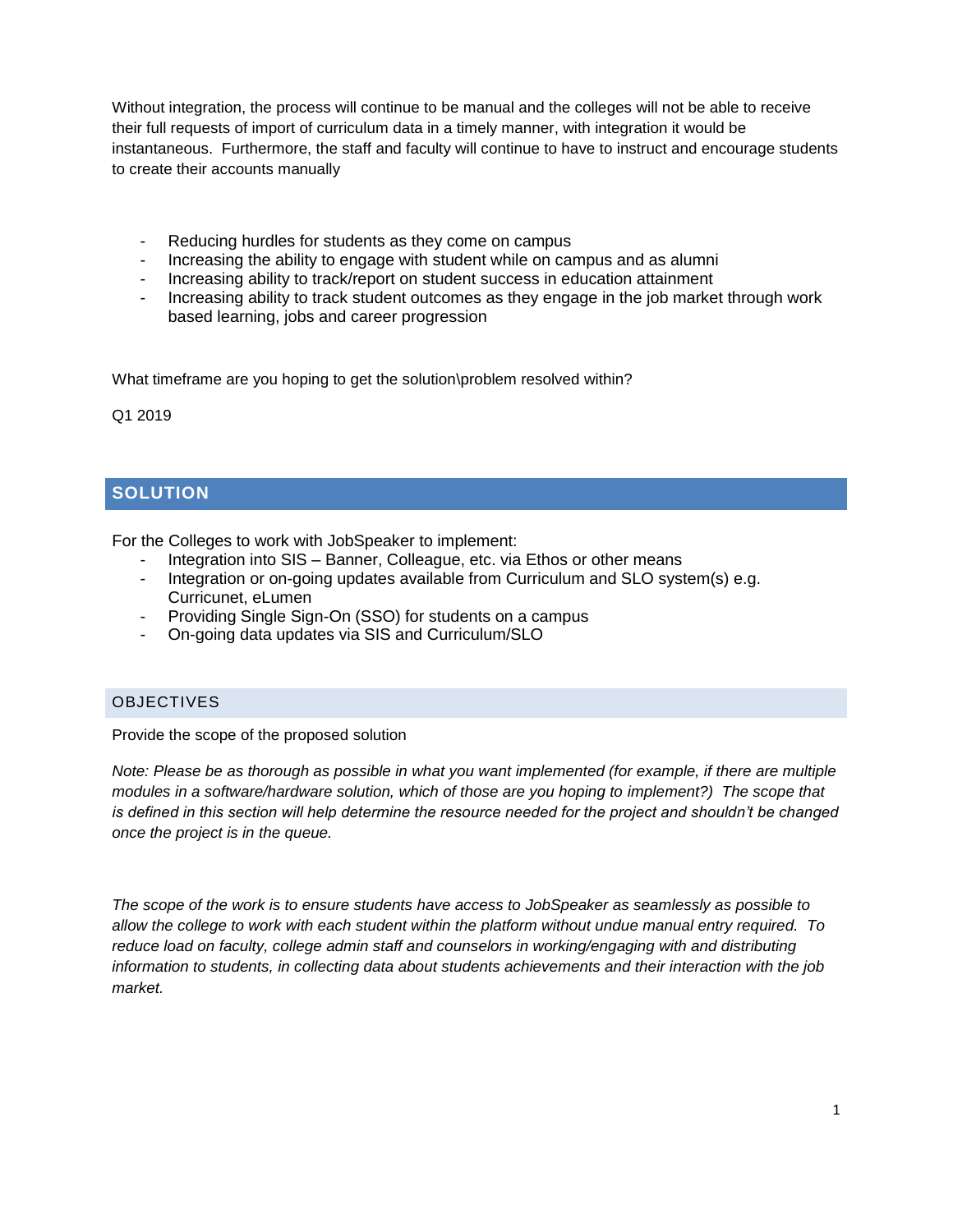#### DELIVERABLES

List the project deliverables. A deliverable is a unique and verifiable product, result, or capability to perform a service that must be produced to complete a process, phase, or project.

**Requirements** 

- Integration into SIS Banner, Colleague, etc. via Ethos or other means
- Integration and/or on-going updates available from Curriculum and SLO system(s) e.g. Curricunet, eLumen
- Providing Single Sign-On (SSO) for students on a campus
- On-going data updates via SIS and Curriculum/SLO

#### ESTIMATED COST

Provide high-level cost information or funding(s) for implementing the proposed solution. Items include Software, hardware, training, ongoing license\maint, purchase price.

| Description                                                                                                                                                                                                                                  | <b>Estimated Cost</b> |
|----------------------------------------------------------------------------------------------------------------------------------------------------------------------------------------------------------------------------------------------|-----------------------|
| Cost is unknown - All three colleges support this project and categorical funding<br>will offset all costs of the implementation of the integration project, including but<br>not limited to the outsourcing of work to private contractors. |                       |
|                                                                                                                                                                                                                                              |                       |
|                                                                                                                                                                                                                                              |                       |
|                                                                                                                                                                                                                                              |                       |
| Ongoing cost of solution (sponsor will commit to funding)                                                                                                                                                                                    |                       |
| TOTAL ESTIMATED COST OF PROPOSED SOLUTION                                                                                                                                                                                                    |                       |

## **AUTHORIZATION – SECTION 1**

Date: **Date: Date: Date: Date: Date: Date: Date: Date: Date: Date: Date: Date: Date: Date: Date: Date: Date: Date: Date: Date: Date: Date: Date: Date: Date: Date: Date:**

## **COLLEGE REVIEW AND APPROVAL – SECTION 2**

*Note: This section to be completed by the campus IT Director, or in the case of the district office, a district office IT Director.*

Provide high-level, summary information about the project and why it is needed. This section is submitted to the college's technology committee and approved locally before submission to the district wide committee.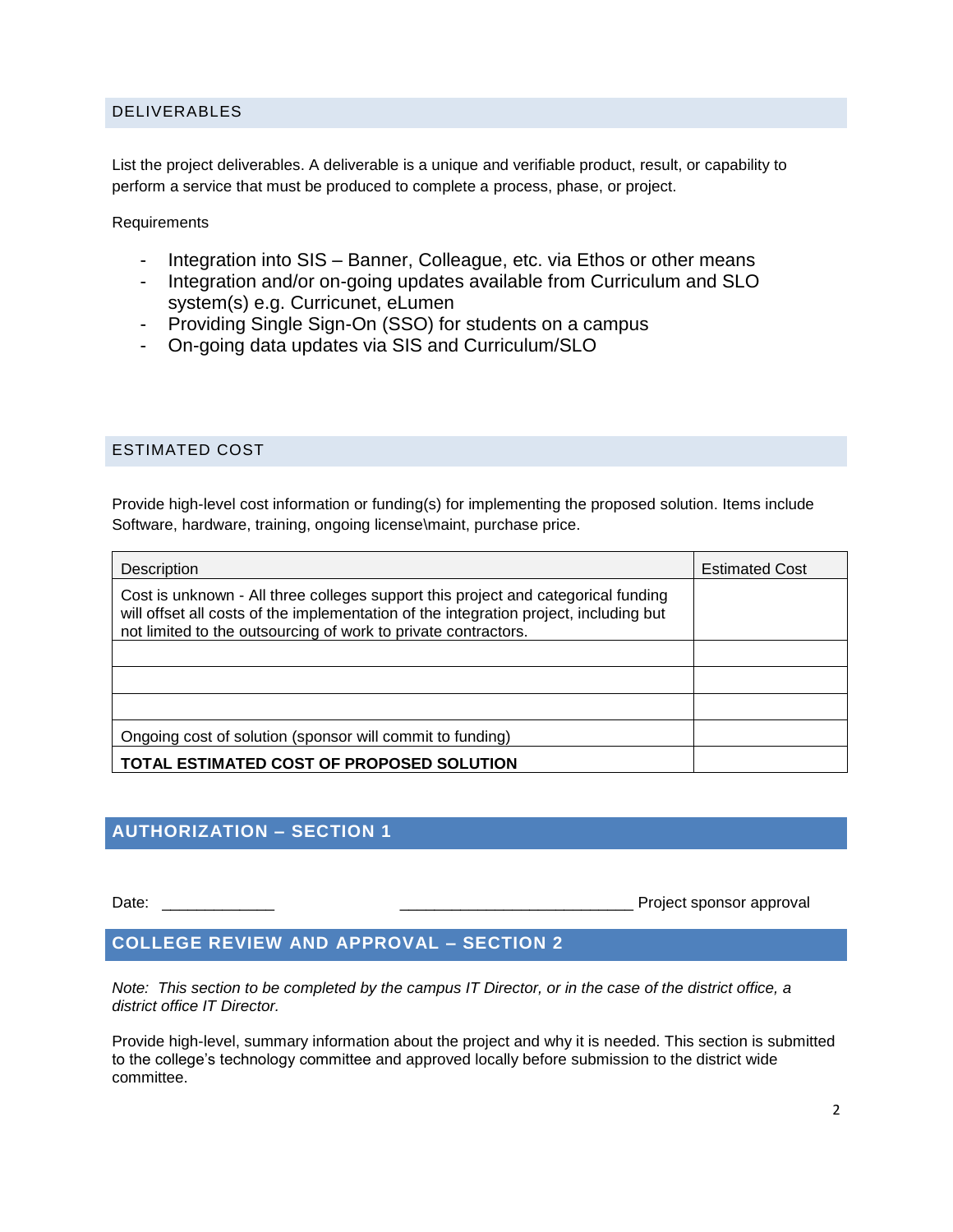If it is determined it can be done locally no further submission into the district wide process is required and the college will proceed as needed.

The following are areas that need to be reviewed and verified prior to further submission into the process. Several of these sections will help indicate if District Office resources are needed.

 $\Box$  SSO (Single Sign-on) – Will staff need to have access to the system (internal\external to the district).

☐Data integration- What other systems will this solutions' data need to access - both internal\external to the district.

 $\Box$ New application – Is this a new application in the district

 $\Box$ Security – Data\access security analysis

☐Legal – Contracting language, FERPA, HIPPA, etc.

 $\Box$ Accessibility – ADA, 508 compliance

#### ESTIMATED TOTAL COST OF OWNERSHIP

This section will share how this product will be supported for the duration of the life cycle until it is discontinued. Key parts will include:

 $\Box$ Ongoing funding source – This is GUI, RP, grant, etc.

 $\Box$ Staff support – how will this be supported for ongoing maintenance of the solution

If this is a grant funded project the college will provide the resources to support this system once the grant funding has ended.

## **AUTHORIZATION – SECTION 2**

| Date: | IT Committee Faculty Co-chair |
|-------|-------------------------------|
| Date: | College IT Director approval  |

## **COMMITTEE REVIEW – SECTION 3**

#### ESTIMATED SCHEDULE